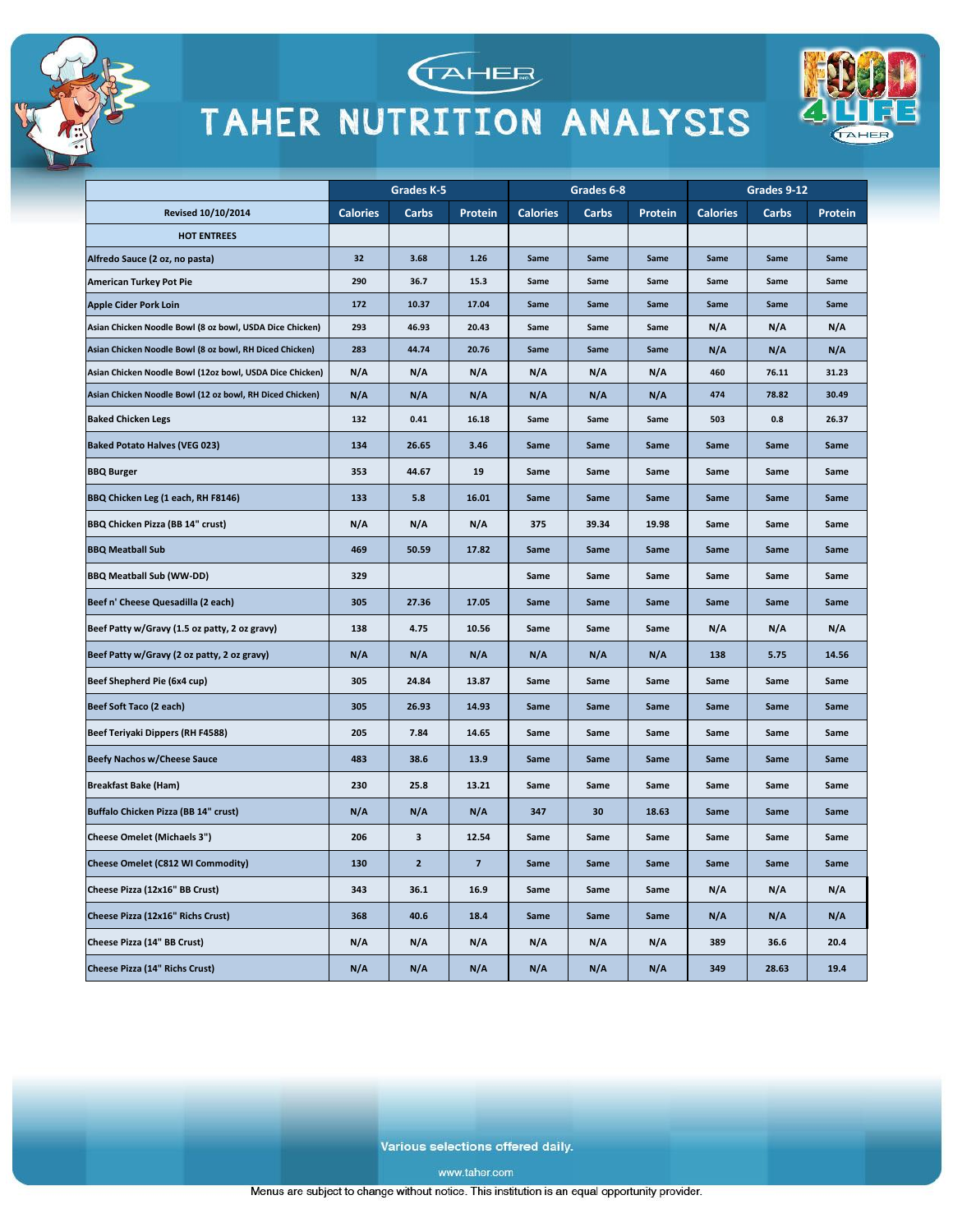



**TAHEE** 



Various selections offered daily.

www.taher.com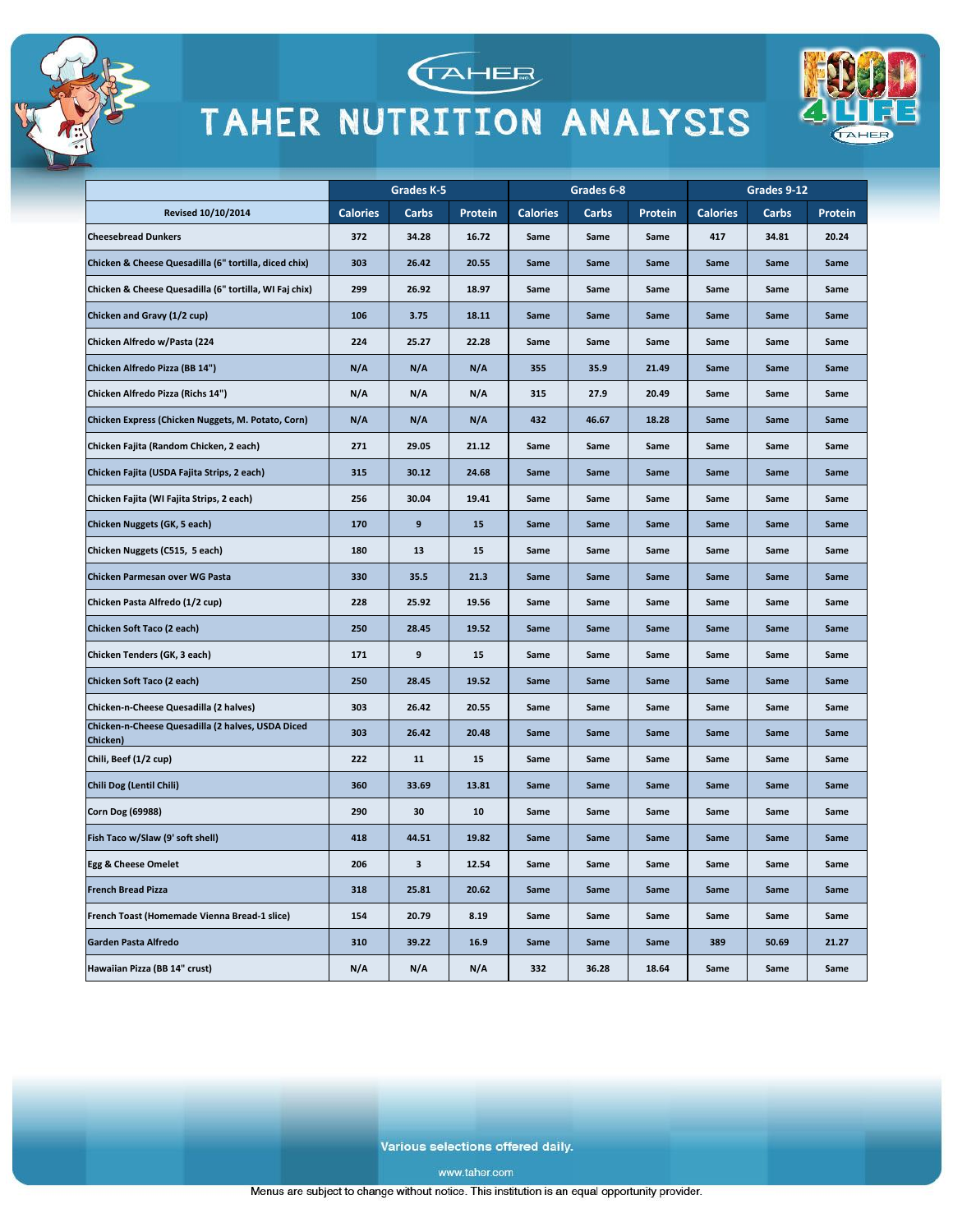



**TAHEE** 



Various selections offered daily.

www.taher.com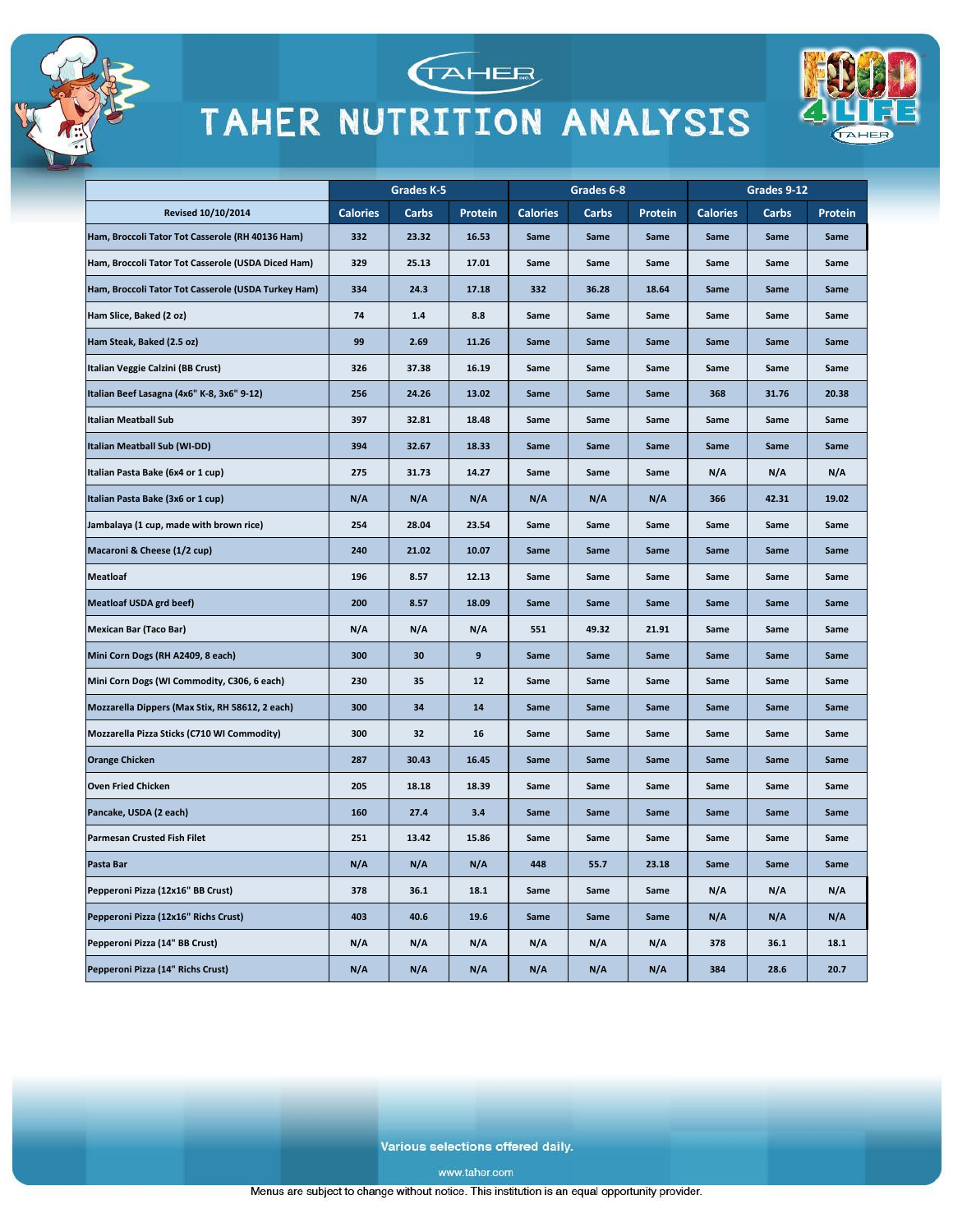





|                                                 | Grades K-5      |                          | Grades 6-8               |                 |       | Grades 9-12 |                 |       |         |
|-------------------------------------------------|-----------------|--------------------------|--------------------------|-----------------|-------|-------------|-----------------|-------|---------|
| <b>Revised 10/10/2014</b>                       | <b>Calories</b> | Carbs                    | <b>Protein</b>           | <b>Calories</b> | Carbs | Protein     | <b>Calories</b> | Carbs | Protein |
| Peruvian Beef Stir Fry over Rice                | 450             | 63.21                    | 23.96                    | Same            | Same  | Same        | Same            | Same  | Same    |
| Pizza Bake (casserole)                          | 310             | 28.28                    | 17.56                    | Same            | Same  | Same        | 410             | 37.7  | 23.28   |
| Pizza Dippers (Max Stix, 2 each)                | 300             | 34                       | 14                       | Same            | Same  | Same        | Same            | Same  | Same    |
| Pizza Topped Potato (110-120 count potato)      | 303             | 32                       | 14.5                     | Same            | Same  | Same        | Same            | Same  | Same    |
| Popcorn Chicken (13 each)                       | 220             | 14                       | 16                       | Same            | Same  | Same        | Same            | Same  | Same    |
| Popcorn Chicken Bowl (Mashed Pot, Corn, Gravy)  | 412             | 47.67                    | 20.28                    | Same            | Same  | Same        | Same            | Same  | Same    |
| Potato Bar (estimate of items selected)         | N/A             | N/A                      | N/A                      | 397             | 36    | 19.09       | Same            | Same  | Same    |
| Potato Crusted Fish Nuggets (4 ea)              | 290             | 21                       | 15                       | Same            | Same  | Same        | Same            | Same  | Same    |
| <b>Pulled Pork Nachos w/Cheese Sauce</b>        | 552             | 46.92                    | 16.9                     | Same            | Same  | Same        | Same            | Same  | Same    |
| <b>Rotini w/Meat Sauce</b>                      |                 |                          |                          |                 |       |             |                 |       |         |
| Salsa Chicken Bowl (Mexican Salsa Chicken)      | 504             | 61.75                    | 27.08                    | Same            | Same  | Same        | Same            | Same  | Same    |
| Salisbury Steak (RH53296)                       | 140             | 4                        | 16                       | Same            | Same  | Same        | Same            | Same  | Same    |
| Sausage Patty (40332)                           | 180             | $\mathbf{1}$             | 6                        | Same            | Same  | Same        | Same            | Same  | Same    |
| Sausage Patty (44786)                           | 230             | $\mathbf{1}$             | $\overline{\phantom{a}}$ | Same            | Same  | Same        | Same            | Same  | Same    |
| Sausage Pizza (12x16" BB Crust)                 | 359             | 36.5                     | 18.1                     | Same            | Same  | Same        | N/A             | N/A   | N/A     |
| Sausage Pizza (12x16" Richs Crust)              | 384             | 41                       | 19.6                     | Same            | Same  | Same        | N/A             | N/A   | N/A     |
| Sausage Pizza (14" BB Crust)                    | N/A             | N/A                      | N/A                      | N/A             | N/A   | N/A         | 405             | 37    | 21.6    |
| Sausage Pizza (14" Richs Crust)                 | N/A             | N/A                      | N/A                      | N/A             | N/A   | N/A         | 365             | 29    | 20.6    |
| Sausage/Pepperoni Pizza (12x16" BB Crust)       | 369             | 36.3                     | 18.1                     | Same            | Same  | Same        | N/A             | N/A   | N/A     |
| Sausage/Pepperoni Pizza (12x16" Richs Crust)    | 394             | 40.8                     | 19.6                     | Same            | Same  | Same        | N/A             | N/A   | N/A     |
| Sausage/Pepperoni Pizza (14" BB Crust)          | N/A             | N/A                      | N/A                      | N/A             | N/A   | N/A         | 414             | 36.8  | 21.7    |
| Sausage/Pepperoni Pizza (14" Richs Crust)       | N/A             | N/A                      | N/A                      | N/A             | N/A   | N/A         | 374             | 28.8  | 20.7    |
| Scalloped Ham and Potatoes (pit ham RH 40138)   | 226             | 21.29                    | 13.1                     | Same            | Same  | Same        | Same            | Same  | Same    |
| <b>Scalloped Ham and Potatoes (USDA 100184)</b> | 208             | 22.21                    | 12.13                    | Same            | Same  | Same        | Same            | Same  | Same    |
| Scrambled Eggs (1/4 c.)                         | 60              | 1.5                      | 5.5                      | Same            | Same  | Same        | Same            | Same  | Same    |
| Soup, Chicken Noodle (Side 018, 1/2 cup)        | 52              | 6.98                     | 3.73                     | Same            | Same  | Same        | Same            | Same  | Same    |
| Soup, Chicken Noodle (RH 23276 Campbell, 1 cup) | 60              | $\overline{\phantom{a}}$ | 3                        | Same            | Same  | Same        | Same            | Same  | Same    |
| <b>Southwest Turkey Crunch</b>                  | 538             | 59.93                    | 22.02                    | Same            | Same  | Same        | Same            | Same  | Same    |
| Spaghetti w/Meatsauce                           | 301             | 39.12                    | 14.66                    | Same            | Same  | Same        | 429             | 57.89 | 20.66   |
| <b>Swedish Style Meatballs</b>                  | 276             | 9.15                     | 13.22                    | 276             | 9.15  | 13.22       | 321             | 9.66  | 15.57   |
| Sweet -n-Sour Chicken Bites (6 oz)              | 450             | 67.54                    | 16.2                     | Same            | Same  | Same        | Same            | Same  | Same    |
| <b>Taco Bar</b>                                 | N/A             | N/A                      | N/A                      | 551             | 49.32 | 21.91       | Same            | Same  | Same    |

Various selections offered daily.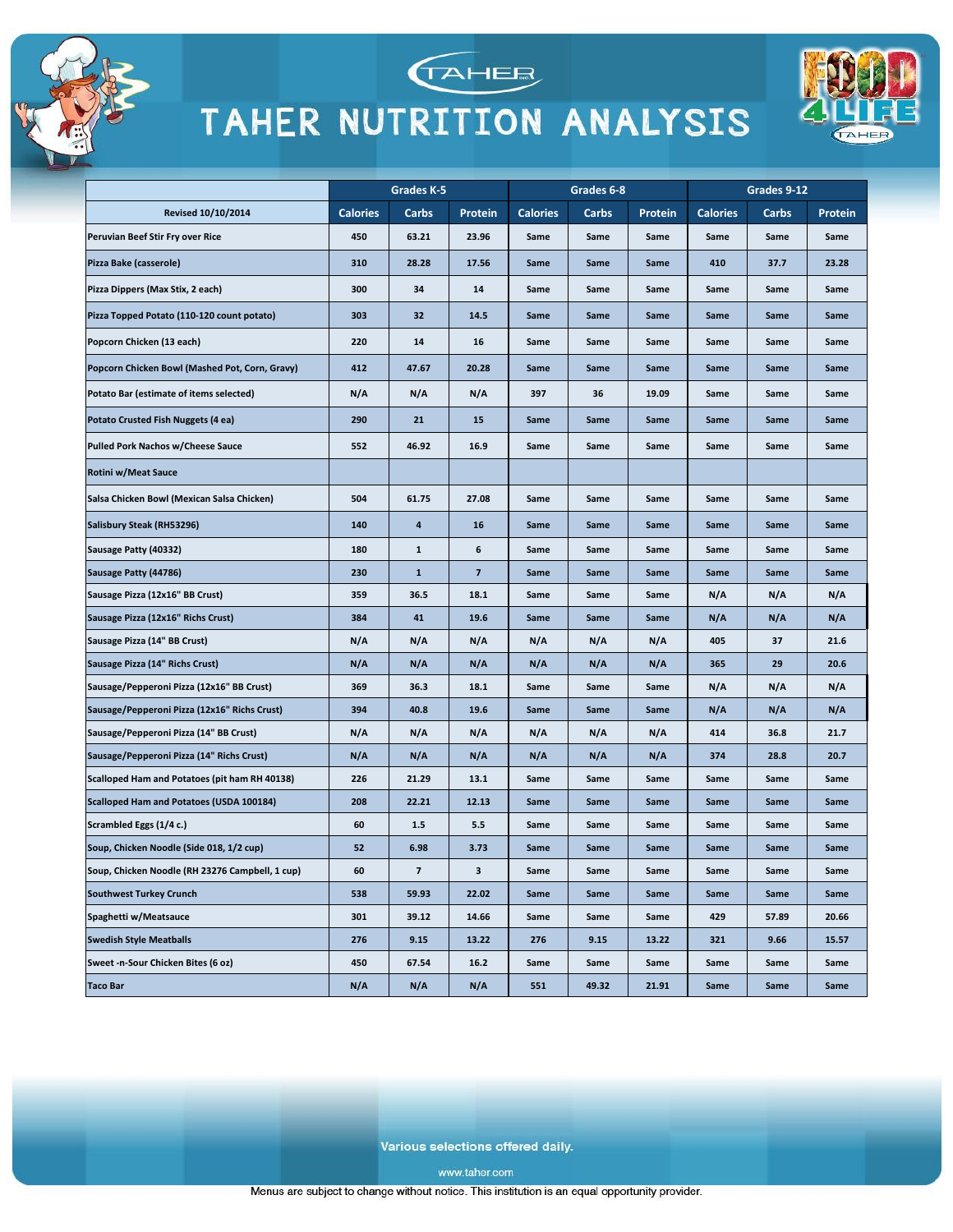





|                                                 | Grades K-5      |       | Grades 6-8 |                 |       | Grades 9-12 |                 |       |         |
|-------------------------------------------------|-----------------|-------|------------|-----------------|-------|-------------|-----------------|-------|---------|
| <b>Revised 10/10/2014</b>                       | <b>Calories</b> | Carbs | Protein    | <b>Calories</b> | Carbs | Protein     | <b>Calories</b> | Carbs | Protein |
| Taco Pizza (14" round BB)                       | N/A             | N/A   | N/A        | 391             | 31.96 | 19.64       | Same            | Same  | Same    |
| <b>Tator Tot Casserole</b>                      | 392             | 34.39 | 15.19      | Same            | Same  | Same        | Same            | Same  | Same    |
| Tex Mex Chicken Leg (1 each)                    | 138             | 7.12  | 16.09      | Same            | Same  | Same        | Same            | Same  | Same    |
| Turkey ala King (3/4 cup/1 biscuit)             | 390             | 41.31 | 25.85      | Same            | Same  | Same        | Same            | Same  | Same    |
| Turkey and Gravy (1/2 cup)                      | 112             | 4.32  | 16.58      | Same            | Same  | Same        | Same            | Same  | Same    |
| Turkey Tetrazzini (3/4 cup)                     | 269             | 27.51 | 24.52      | Same            | Same  | Same        | Same            | Same  | Same    |
| Veggie Pizza (BB 14" crust)                     | N/A             | N/A   | N/A        | 383             | 33.85 | 19.66       | Same            | Same  | Same    |
| Waffle Sticks (A9496, 3 each)                   | 210             | 30    | 3          | Same            | Same  | Same        | Same            | Same  | Same    |
| <b>Walking Taco</b>                             | 521             | 30.53 | 18.94      | Same            | Same  | Same        | Same            | Same  | Same    |
| Western Quesadilla Omelet                       | 297             | 28.94 | 16.12      | Same            | Same  | Same        | Same            | Same  | Same    |
|                                                 |                 |       |            |                 |       |             |                 |       |         |
| <b>HOT SANDWICHES / WRAPS</b>                   |                 |       |            |                 |       |             |                 |       |         |
| <b>BBQ Meatball Sandwich</b>                    | 469             | 51.59 | 18.82      | Same            | Same  | Same        | Same            | Same  | Same    |
| <b>BBQ Meatball Sub</b>                         | 469             | 50.75 | 18.55      | Same            | Same  | Same        | Same            | Same  | Same    |
| <b>BBQ Meatball Sub (WI-DD)</b>                 | 474             | 51.13 | 17.99      | Same            | Same  | Same        | Same            | Same  | Same    |
| BBQ Pork Riblet (B4570, Hoagie Bun)             | 318             | 40.5  | 17         | Same            | Same  | Same        | Same            | Same  | Same    |
| Beef Hotdog on WG Bun (42170)                   | 320             | 28    | 12         | Same            | Same  | Same        | Same            | Same  | Same    |
| <b>Cheese Calzini</b>                           | 377             | 34.6  | 22.05      | Same            | Same  | Same        | Same            | Same  | Same    |
| Cheeseburger on Bun (1.5 oz, 1 slice cheese)    | 290             | 23.5  | 16.5       | Same            | Same  | Same        | Same            | Same  | Same    |
| Chicken Cordon Bleu Sandwich (WG Hamburger Bun) | 475             | 42.21 | 26.25      | Same            | Same  | Same        | Same            | Same  | Same    |
| Chicken Patty on WG Bun (GK)                    | 291             | 31    | 20         | Same            | Same  | Same        | Same            | Same  | Same    |
| Chicken Tender Wrap (RH 38042 tenders)          | 435             | 36.48 | 20.33      | Same            | Same  | Same        | Same            | Same  | Same    |
| <b>Chili Dog</b>                                | 360             | 33.69 | 13.81      | Same            | Same  | Same        | Same            | Same  | Same    |
| Crispy Chicken Sub (35738)                      | 396             | 36.66 | 17.62      | Same            | Same  | Same        | Same            | Same  | Same    |
| Fish Patty w/Cheese on WG Bun                   | 290             | 32.5  | 14.5       | Same            | Same  | Same        | 340             | 33    | 17      |
| <b>Grilled Cheese Sandwich</b>                  | 356             | 29.52 | 13.59      | Same            | Same  | Same        | 406             | 30.02 | 16.12   |
| Grilled Chicken on WG Bun (C524 WI)             | 215             | 23    | 19         | Same            | Same  | Same        | Same            | Same  | Same    |
| Hamburger on a Bun (1.5 oz patty)               | 240             | 23    | 14         | Same            | Same  | Same        | N/A             | N/A   | N/A     |
| Hamburger on a Bun (2 oz patty)                 | N/A             | N/A   | N/A        | N/A             | N/A   | N/A         | 240             | 24    | 18      |
| <b>Hot Dog on Bun</b>                           | 330             | 28    | 12         | Same            | Same  | Same        | Same            | Same  | Same    |
| Hot Ham & Cheese on a Bagel                     | 375             | 35.49 | 21.95      | Same            | Same  | Same        | Same            | Same  | Same    |
| Hot Ham & Cheese on a Bun                       | 302             | 23.33 | 21.4       | Same            | Same  | Same        | Same            | Same  | Same    |

Various selections offered daily.

www.taher.com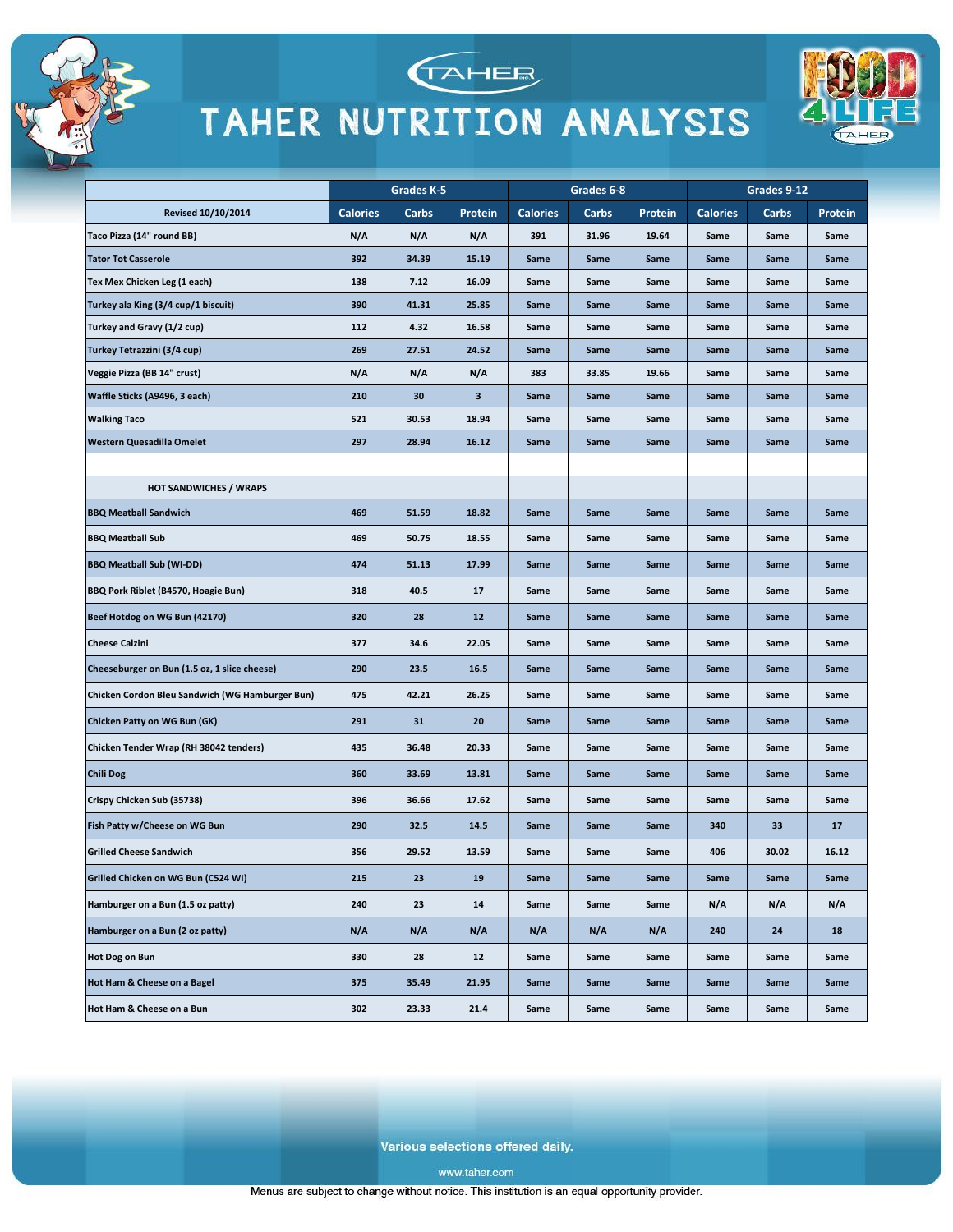





|                                                                          | Grades K-5      |       | Grades 6-8 |                 |       | Grades 9-12 |                 |       |                |
|--------------------------------------------------------------------------|-----------------|-------|------------|-----------------|-------|-------------|-----------------|-------|----------------|
| <b>Revised 10/10/2014</b>                                                | <b>Calories</b> | Carbs | Protein    | <b>Calories</b> | Carbs | Protein     | <b>Calories</b> | Carbs | <b>Protein</b> |
| Hot Shredded Turkey on WG Bun                                            | 223             | 22.93 | 20.74      | Same            | Same  | Same        | Same            | Same  | Same           |
| Hot Turkey on a Bun (Turkey Gravy)                                       | 223             | 22.93 | 20.74      | Same            | Same  | Same        | Same            | Same  | Same           |
| <b>Italian Meatball Sub</b>                                              | 407             | 34.46 | 18.78      | Same            | Same  | Same        | Same            | Same  | Same           |
| Popcorn Chicken Bowl(Tyson)                                              | 425             | 43.72 | 20.56      | Same            | Same  | Same        | Same            | Same  | Same           |
| Porcupine Sliders (2 each)                                               | 455             | 57.63 | 19.32      | Same            | Same  | Same        | Same            | Same  | Same           |
| Pulled Pork on Bun (RH 34106, SL Bun, BBQ sauce=35<br>cal)               | 292             | 32.35 | 14.38      | Same            | Same  | Same        | Same            | Same  | Same           |
| Pulled Pork on Bun (USDA Pork Leg, SL Bun, BBQ<br>sauce=35 cal)          | 303             | 32.35 | 15.15      | Same            | Same  | Same        | Same            | Same  | Same           |
| Pulled Pork Sliders (2 each, RH 34106, SL Bun, BBQ<br>sauce=35 cal)      | 332             | 40.34 | 15.38      | Same            | Same  | Same        | Same            | Same  | Same           |
| Pulled Pork Sliders (2 each, USDA Pork Leg, SL Bun, BBQ<br>sauce=35 cal) | 343             | 40.34 | 16.15      | Same            | Same  | Same        | Same            | Same  | Same           |
| Sloppy Joe on a WG Bun                                                   | 300             | 31.99 | 15.52      | Same            | Same  | Same        | Same            | Same  | Same           |
| Sloppy Joe Slider (1 slider)                                             | 199             | 23    | 9.66       | Same            | Same  | Same        | Same            | Same  | Same           |
| Spicy Chicken Sandwich (RH 78476)                                        | 320             | 34    | 19         | Same            | Same  | Same        | Same            | Same  | Same           |
| Stromboli                                                                | 339             | 37.47 | 17.75      | Same            | Same  | Same        | 385             | 37.97 | 21.3           |
| <b>Toasted Cheese Sandwich</b>                                           | 356             | 29.52 | 13.59      | Same            | Same  | Same        | 406             | 30.02 | 16.12          |
| <b>Tuna Melt (cheesy)</b>                                                | 271             | 31.94 | 22.85      | Same            | Same  | Same        | Same            | Same  | Same           |
| Vegetable Focaccia, Roasted (BB Crust)                                   | 484             | 51.8  | 23.89      | Same            | Same  | Same        | Same            | Same  | Same           |
| Vegetable Focaccia, Roasted (Richs Crust)                                | 517             | 57.8  | 25.89      | Same            | Same  | Same        | Same            | Same  | Same           |
|                                                                          |                 |       |            |                 |       |             |                 |       |                |
| <b>ENTRÉE SALADS</b>                                                     |                 |       |            |                 |       |             |                 |       |                |
| 7 Layer Salad (2 mini garlic toast)                                      | 534             | 32.11 | 16.04      | Same            | Same  | Same        | 548             | 33.84 | 16.04          |
| Asian Chicken Noodle Bowl (WG Noodles)                                   | 283             | 44.74 | 20.76      | Same            | Same  | Same        | 460             | 76.11 | 31.23          |
| Asian Chicken Noodle Bowl (USDA WG Spag. Noodles)                        | 357             | 60.87 | 23.87      | Same            | Same  | Same        | 450             | 78.38 | 31.53          |
| Asian Chicken Salad (2 Tortillas RH 22110)                               | 289             | 40.02 | 22.66      | Same            | Same  | Same        | 426             | 58.96 | 35.54          |
|                                                                          |                 |       |            |                 |       |             |                 |       |                |
| Buffalo Chicken Pasta Salad (includes 1 WG roll)                         | 478             | 52.58 | 25.93      | Same            | Same  | Same        | Same            | Same  | Same           |
| Chef Salad (2 WG Roll)                                                   | 387             | 37.3  | 21.7       | Same            | Same  | Same        | 417             | 39.3  | 24.2           |
| Chicken Caesar Salad (Random Chicken,1 WG Roll)                          | 411             | 40.39 | 26.99      | Same            | Same  | Same        | N/A             | N/A   | N/A            |
| Chicken Caesar Salad (Random Chicken, 2 WG Roll)                         | N/A             | N/A   | N/A        | N/A             | N/A   | N/A         | 526             | 60.13 | 29.99          |
| Confetti Ham Pasta Salad (includes dinner roll)                          | 403             | 40.3  | 17.48      | Same            | Same  | Same        | Same            | Same  | Same           |
| Cravin Craisin Chicken Salad (diced chicken, 2 WG Roll)                  | 478             | 50.09 | 24.95      | Same            | Same  | Same        | 495             | 52.22 | 26.21          |
| Crispy Chicken Salad (chicken patty 43536, 1 WG Roll)                    | 427             | 30.07 | 19.07      | Same            | Same  | Same        | N/A             | N/A   | N/A            |

Various selections offered daily.

www.taher.com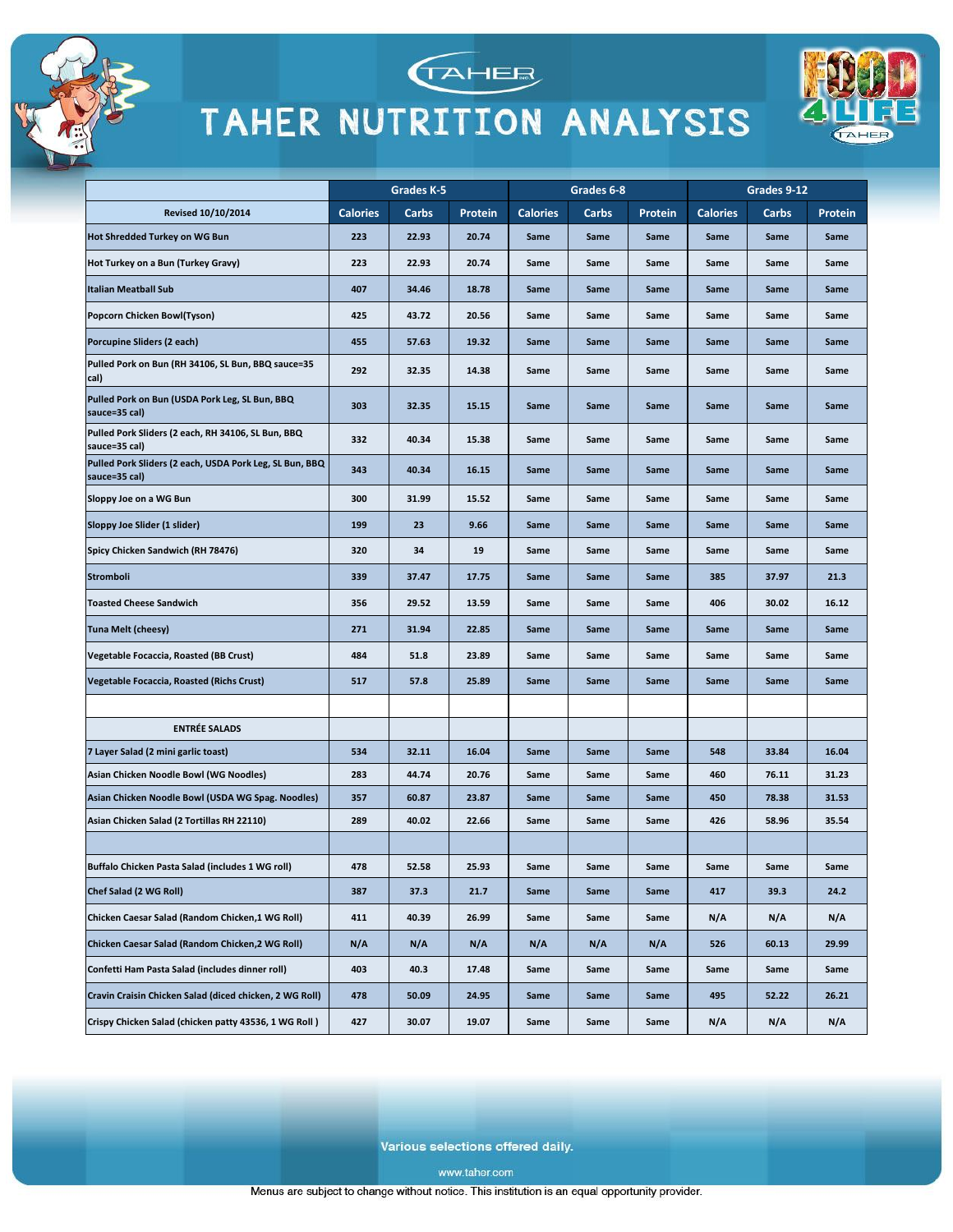



**TAHEE** 



Various selections offered daily.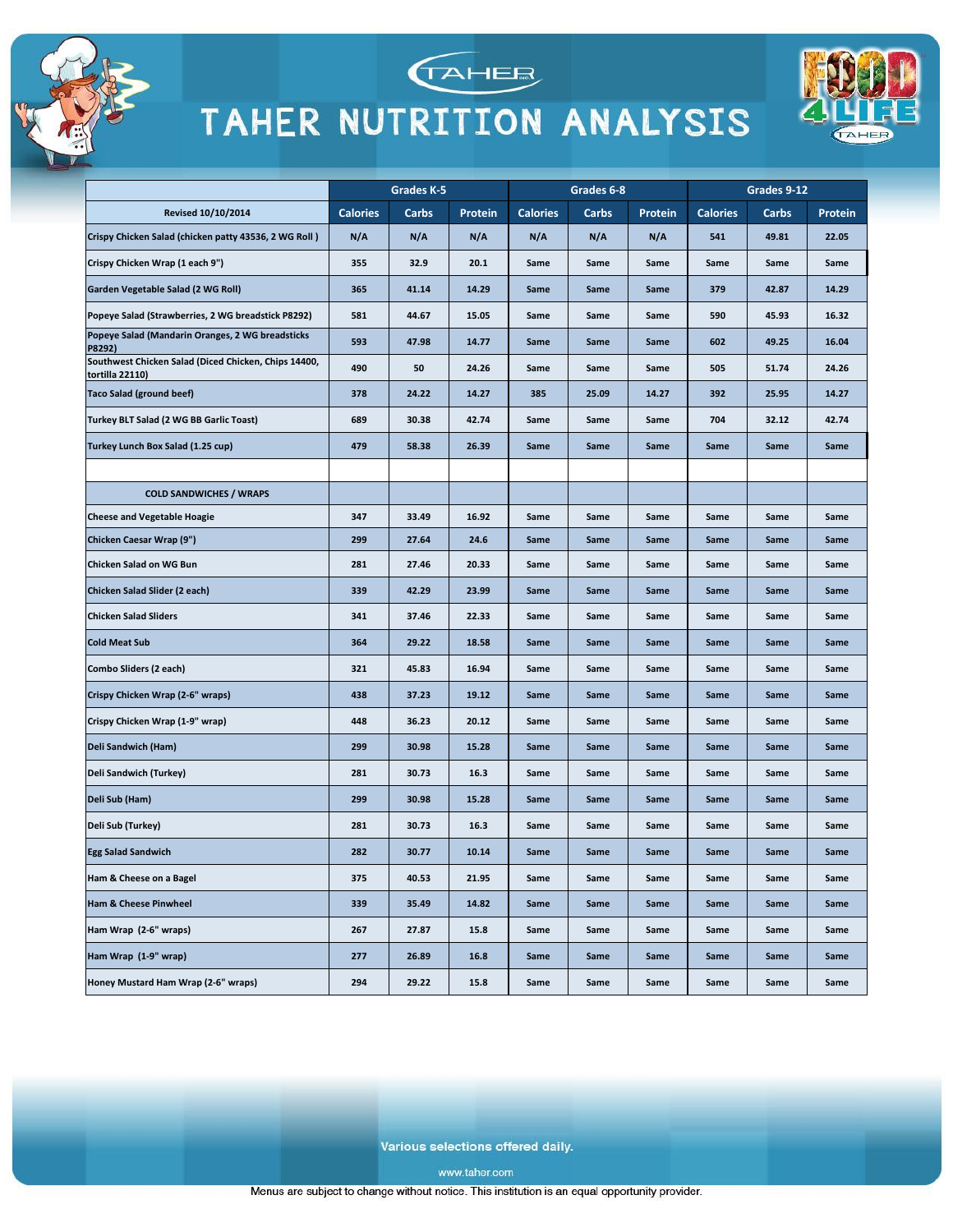





|                                     | Grades K-5      |       | Grades 6-8     |                 |       | Grades 9-12 |                 |       |         |
|-------------------------------------|-----------------|-------|----------------|-----------------|-------|-------------|-----------------|-------|---------|
| Revised 10/10/2014                  | <b>Calories</b> | Carbs | <b>Protein</b> | <b>Calories</b> | Carbs | Protein     | <b>Calories</b> | Carbs | Protein |
| Honey Mustard Ham Wrap (1-9" wrap)  | 304             | 28.22 | 16.8           | Same            | Same  | Same        | Same            | Same  | Same    |
| <b>Italian Sub</b>                  | 392             | 29.72 | 21.19          | Same            | Same  | Same        | Same            | Same  | Same    |
| <b>Made to Order Sub</b>            | N/A             | N/A   | N/A            | 361             | 37.83 | 18.94       | Same            | Same  | Same    |
| Turkey BLT Wrap (2-6" wraps)        | 310             | 28.54 | 16.55          | Same            | Same  | Same        | Same            | Same  | Same    |
| Turkey BLT Wrap (1-9" wrap)         | 320             | 27.54 | 17.55          | Same            | Same  | Same        | Same            | Same  | Same    |
| Turkey Ranch Wrap (2-6" wraps)      | 219             | 31.65 | 12.74          | Same            | Same  | Same        | Same            | Same  | Same    |
| Turkey Ranch Wrap (1-9" wrap)       | 229             | 30.65 | 13.74          | Same            | Same  | Same        | Same            | Same  | Same    |
| Veggie Hoagie                       | 347             | 33.49 | 16.92          | Same            | Same  | Same        | Same            | Same  | Same    |
| Yogurt Pak (2 oz)                   | N/A             | N/A   | N/A            | N/A             | N/A   | N/A         | 390             | 51    | 16      |
|                                     |                 |       |                |                 |       |             |                 |       |         |
| SIDE SALADS / DRESSINGS             |                 |       |                |                 |       |             |                 |       |         |
| Black Eyed Pea Salad (1/4 cup)      | 59              | 11.66 | 3.57           | Same            | Same  | Same        | Same            | Same  | Same    |
| Broccoli Salad (1/4 cup)            | 50              | 4.8   | 0.4            | Same            | Same  | Same        | Same            | Same  | Same    |
| Calico Bean Bake (1/4 cup)          | 65              | 14.5  | 3.5            | Same            | Same  | Same        | Same            | Same  | Same    |
| Coleslaw (creamy coleslaw, 1/4 cup) | 21              | 4.17  | 0.47           | Same            | Same  | Same        | Same            | Same  | Same    |
| Corn Salad, Firenze (1/4 cup)       | 70              | 8.88  | 1.33           | Same            | Same  | Same        | Same            | Same  | Same    |
| Corn Salad, Spring (1/4 cup)        | 98              | 12.85 | 1.51           | Same            | Same  | Same        | Same            | Same  | Same    |
| Cucumber Ranch (1/2 cup)            | 24              | 1.67  | 0.5            | Same            | Same  | Same        | Same            | Same  | Same    |
| Firenze Corn Salad (1/4 cup)        | 70              | 8.88  | 1.33           | Same            | Same  | Same        | Same            | Same  | Same    |
| Italian Pasta Salad (1/3 cup)       | 131             | 15.56 | 3.47           | Same            | Same  | Same        | Same            | Same  | Same    |
| Lemon Garbanzo Bean Salad (1/4 cup) | 83.5            | 9.59  | 2.5            | Same            | Same  | Same        | Same            | Same  | Same    |
| Pasta Salad (1/3 cup)               | 131             | 15.56 | 3.47           | Same            | Same  | Same        | Same            | Same  | Same    |
| Pomegranate Vinagrette (1 TbspP     | 55              | 2.5   | 0.02           | Same            | Same  | Same        | Same            | Same  | Same    |
| Potato Salad, Creamy (1/4 cup)      | 86              | 14.73 | 2.11           | Same            | Same  | Same        | Same            | Same  | Same    |
| Romaine Salad (1/4 cup)             | 2.5             | 0.49  | 0.17           | Same            | Same  | Same        | Same            | Same  | Same    |
| <b>Shredded Lettuce Salad</b>       | 0               | 0.01  | 0              | Same            | Same  | Same        | Same            | Same  | Same    |
| Slaw - for Fish Taco/Wrap (1/4 cup) | 14              | 3.26  | 0.67           | Same            | Same  | Same        | Same            | Same  | Same    |
| <b>Spinach Salad</b>                | 6               | 0.46  | 0.32           | Same            | Same  | Same        | Same            | Same  | Same    |
| Three Bean Salad (1/2 cup)          | 170             | 17.9  | 4.72           | Same            | Same  | Same        | Same            | Same  | Same    |
|                                     |                 |       |                |                 |       |             |                 |       |         |

Various selections offered daily.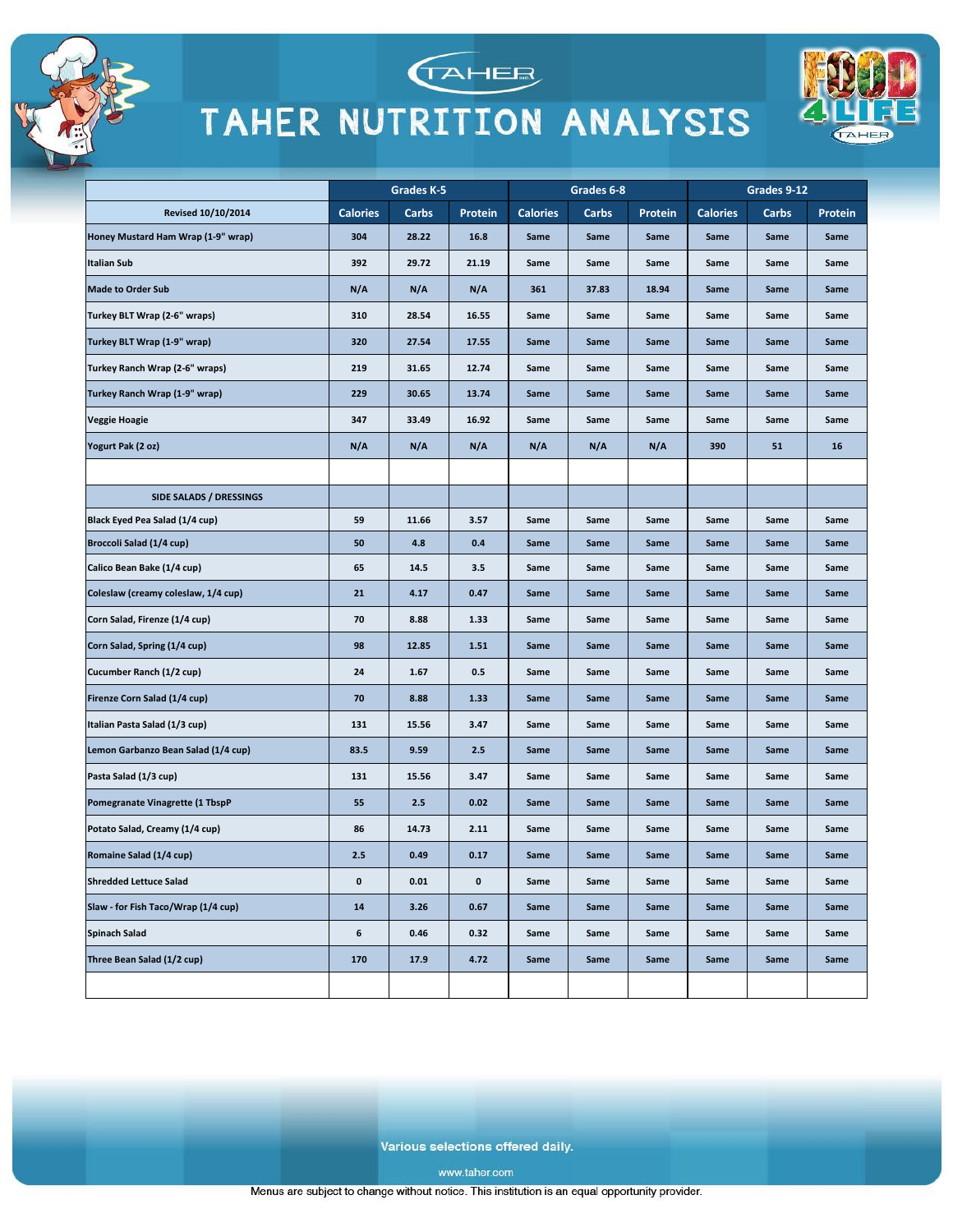





|                                                              | Grades K-5      |       | Grades 6-8     |                 |       | Grades 9-12 |                 |       |         |
|--------------------------------------------------------------|-----------------|-------|----------------|-----------------|-------|-------------|-----------------|-------|---------|
| Revised 10/10/2014                                           | <b>Calories</b> | Carbs | Protein        | <b>Calories</b> | Carbs | Protein     | <b>Calories</b> | Carbs | Protein |
| <b>BREADS, TORTILLA CHIPS</b>                                |                 |       |                |                 |       |             |                 |       |         |
| Cheesy Garlic Bread (BB W9998, 2 each)                       | 205             | 22.5  | 7.52           | Same            | Same  | Same        | Same            | Same  | Same    |
| Cheesy Garlic Toast (BB W9998, 2 each)                       | 205             | 22.5  | 7.52           | Same            | Same  | Same        | Same            | Same  | Same    |
| Cinnamon Roll, WG (2.5 oz)                                   | 190             | 33    | 5              | Same            | Same  | Same        | Same            | Same  | Same    |
| Cinnamon Roll, WG (Petite, 1 each)                           | 100             | 16    | $\overline{2}$ | Same            | Same  | Same        | Same            | Same  | Same    |
| Cornbread                                                    | 116             | 20.2  | 3.59           | Same            | Same  | Same        | Same            | Same  | Same    |
| Garlic Toast (BB, 1 each)                                    | 80              | 11    | $\overline{2}$ | Same            | Same  | Same        | Same            | Same  | Same    |
| Tortilla Chips (RH 67614, 1 oz)                              | 140             | 19    | $\mathbf{2}$   | Same            | Same  | Same        | Same            | Same  | Same    |
| Garlic Toast (BB, 1 each)                                    | 80              | 11    | $\mathbf{z}$   | Same            | Same  | Same        | Same            | Same  | Same    |
| <b>Whole Grain Bread Stick (BB)</b>                          | 90              | 14    | $\mathbf{2}$   | Same            | Same  | Same        | Same            | Same  | Same    |
|                                                              |                 |       |                |                 |       |             |                 |       |         |
| <b>STARCHES</b>                                              |                 |       |                |                 |       |             |                 |       |         |
| Alfredo Rotini (1/2 cup)                                     | 136             | 25.12 | 4.89           | Same            | Same  | Same        | Same            | Same  | Same    |
| Alfredo Rotini (1/2 cup, USDA Rotini)                        | 133             | 25.65 | 5.52           | Same            | Same  | Same        | Same            | Same  | Same    |
| AuGratin Potatoes RH 31390, 1/2 cup)                         | 165             | 31.5  | 4.5            | Same            | Same  | Same        | Same            | Same  | Same    |
| Breakfast Potatoes (24086, 1/2 cup)                          | 122             | 22.45 | 2.81           | Same            | Same  | Same        | Same            | Same  | Same    |
| Brown Rice (25368, 1/2 cup)                                  | 85              | 18    | $\mathbf{2}$   | Same            | Same  | Same        | Same            | Same  | Same    |
| <b>Cheese Fries</b>                                          | 268             | 37.42 | 5.42           | Same            | Same  | Same        | Same            | Same  | Same    |
| French Fries, KK (RH 60816, 4oz)                             | 227             | 34.67 | 2.67           | Same            | Same  | Same        | Same            | Same  | Same    |
| Hashbrowns (RH24192, 1/2 cup)                                | 70              | 15    | $\overline{2}$ | Same            | Same  | Same        | Same            | Same  | Same    |
| Lime Cliantro Rice (brown rice, 1/2 cup serving)             | 123             | 26.28 | 2.88           | Same            | Same  | Same        | Same            | Same  | Same    |
| <b>Lime Cliantro Slaw</b>                                    | 130             | 28.23 | 2.59           | Same            | Same  | Same        | Same            | Same  | Same    |
| Lo Mein (3/4 cup)                                            | 188             | 36.05 | 7.43           | Same            | Same  | Same        | Same            | Same  | Same    |
| Mashed Potatoes (1/2 cup)                                    | 79              | 14.6  | 1.4            | Same            | Same  | Same        | Same            | Same  | Same    |
| Mexican Brown Rice (1/2 cup)                                 | 136             | 23.96 | 3.09           | Same            | Same  | Same        | Same            | Same  | Same    |
| Oven Fries (RH60816-4 oz)                                    | 227             | 34.67 | 2.67           | Same            | Same  | Same        | Same            | Same  | Same    |
| Parmesan Pasta (1/2 cup)                                     | 157             | 23.44 | 5.87           | Same            | Same  | Same        | Same            | Same  | Same    |
| <b>Parsley Noodles</b>                                       | 121             | 22.02 | 3.92           | Same            | Same  | Same        | Same            | Same  | Same    |
| Potatoes Ole (1/2 cup, sweet potatoes)                       | 107             | 17.78 | 1.79           | Same            | Same  | Same        | Same            | Same  | Same    |
| Potatoes Ole (1/2 cup, tator tots 60926)                     | 125             | 15.15 | 1.79           | Same            | Same  | Same        | Same            | Same  | Same    |
| Potatoes Ole (1/2 cup, USDA rounds 100358 sweet<br>potatoes) | 119             | 20.99 | 0.92           | Same            | Same  | Same        | Same            | Same  | Same    |
| Penne Pasta (no fat added)                                   | 108             | 21.82 | 3.83           | Same            | Same  | Same        | Same            | Same  | Same    |

Various selections offered daily.

www.taher.com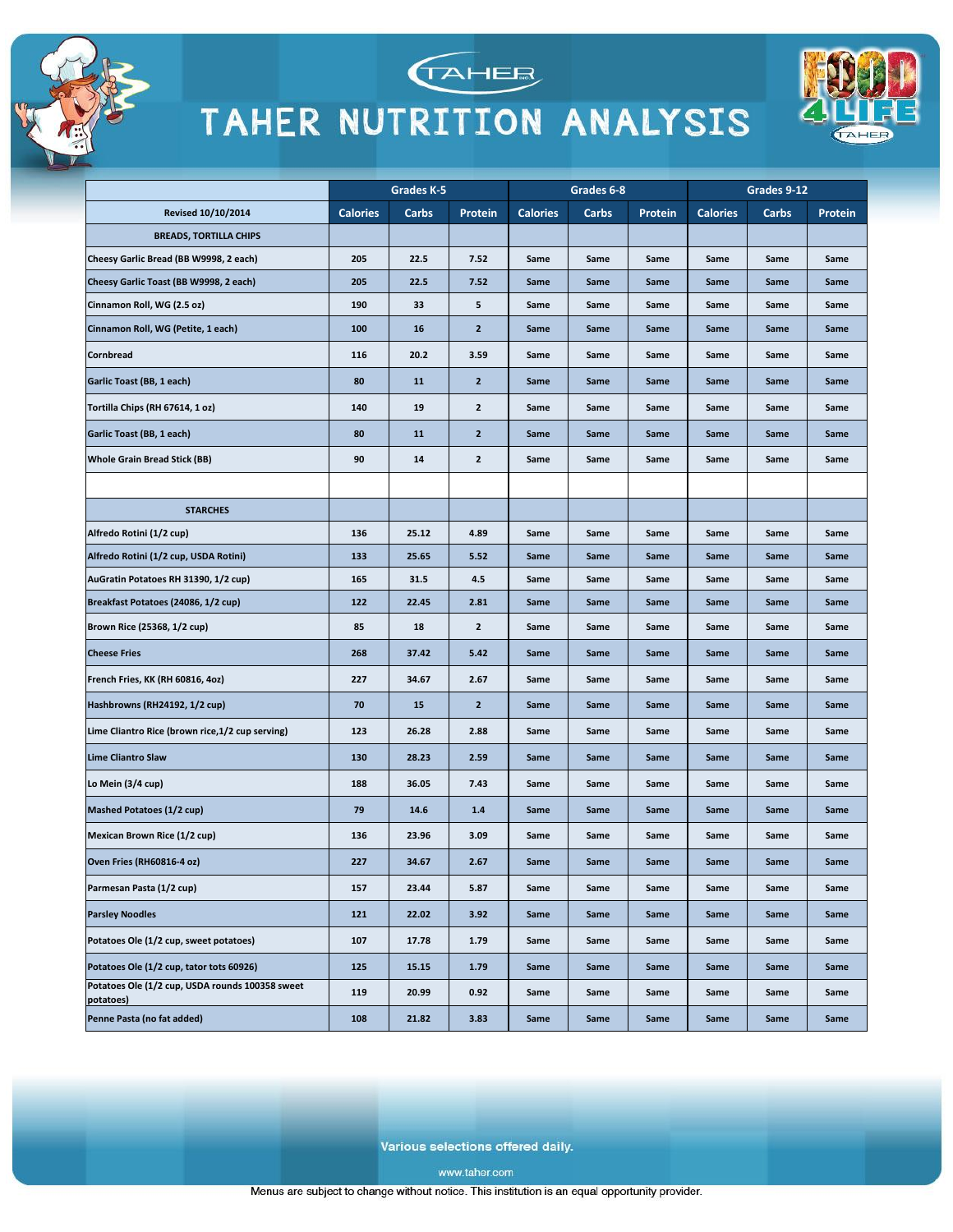

**Revised 10/10/2014** 

GRAVY/ MISC / SAUCES / SOUPS

Potato, Baked (Russet 76004)

Potatoes Ole (1/3 cup)

Rice Pilaf (1/2 cup)

Potato Wedges (RH 50504, 4 oz)

Sweet Potato Fries (31836, 4oz)

Tator Tots (RH60926, 4oz)

Tri-tator (RH66156-1 each)

Beef Gravy (1 oz, Karlsburger)

Cheese, Shredded (1 Tbsp)

Maple Syrup (1 oz bulk)

Orange Sauce (1.5 oz)

Salsa (F6922, 1 Tbsp)

Sour Cream (1 Tbsp)

Syrup (31492, 1 oz)

Baby Carrots (1/4 cup)

**Black Beans (1/4 cup)** 

Black Eyed Peas (1/4 cup)

**Broccoli Florettes (1/4 cup)** 

Carrots (1/4 cup, strips or slices)

Salsa (USDA 100330, 1 Tbsp)

Sweet & Sour Sauce (1 Tbsp)

Tomato Soup (made w/Water, 3/4 cup)

**VEGETABLES - FRESH** 

 $22$ 

60

59

 $\overline{\mathbf{5}}$ 

12.5

 $5.26$ 

10.5

 $11.7$ 

 $0.67$ 

 $2.9$ 

Cheese Sauce (USDA G-04, 3 Tbsp)

Chicken Gravy (1 oz, Karlsburger)

Marinara Sauce (Homemade 1/4 c.)

White Rice (1/2 cup)

Sweet Potato Puffs (RH V7270, 4oz)

Potato Wedges (USDA FF 100356, 1/2 cup)

Potato Wedges (USDA 100355, 1/2 cup)



### TAHER NUTRITION ANALYSIS



Various selections offered daily.

 $0.41$ 

 $3.5$ 

 $3.6$ 

 $\pmb{\mathsf{o}}$ 

 $0.27$ 

Same

Same

Same

Same

Same

Same

Same

Same

Same

Same

Same

Same

Same

Same

Same

Same

Same

Same

Same

Same

Same

Same

Same

Same

Same

Same

Same

Same

Same

Same

www.taher.com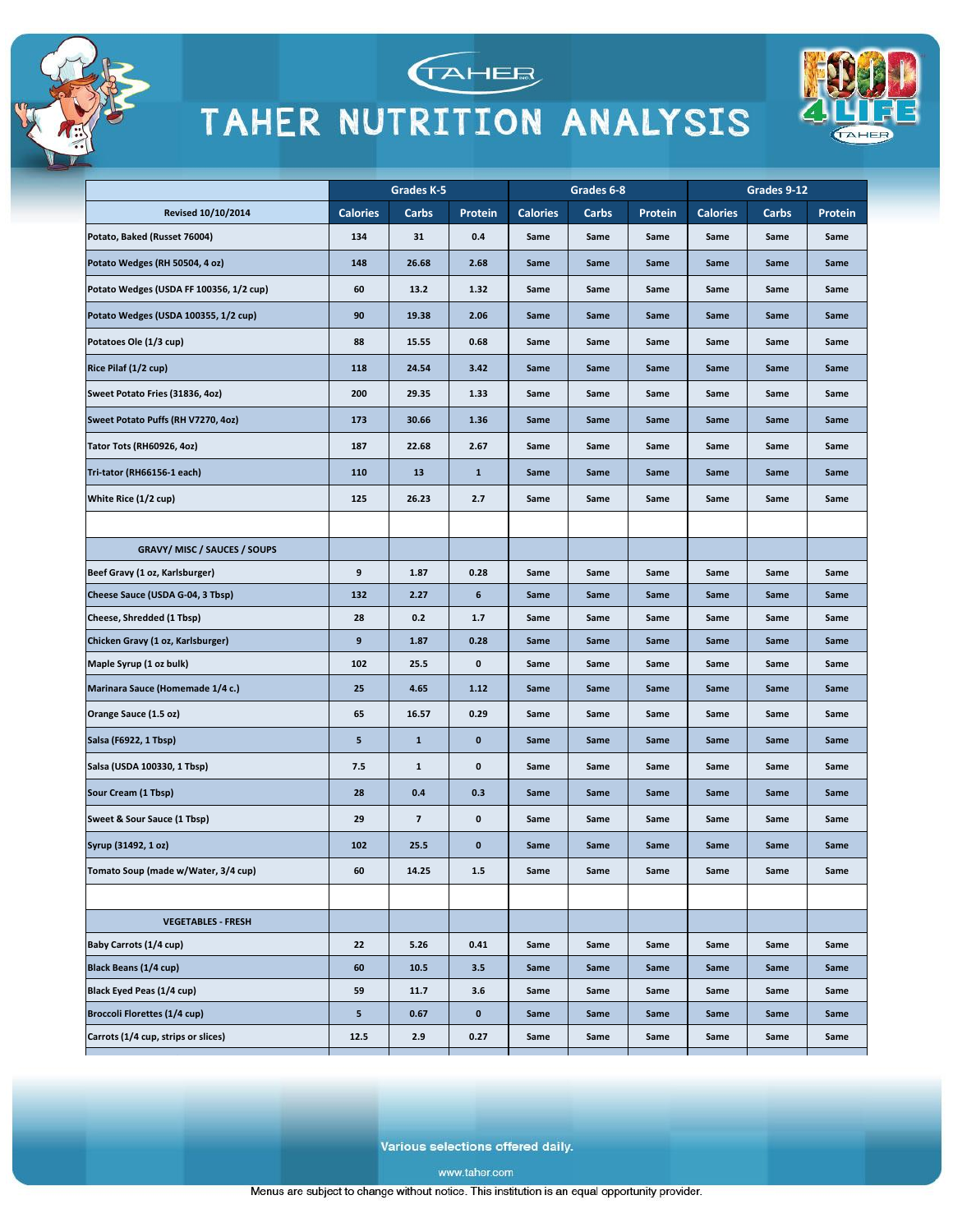





|                                           | Grades K-5      |              | Grades 6-8   |                 |       | Grades 9-12 |                 |       |         |
|-------------------------------------------|-----------------|--------------|--------------|-----------------|-------|-------------|-----------------|-------|---------|
| <b>Revised 10/10/2014</b>                 | <b>Calories</b> | Carbs        | Protein      | <b>Calories</b> | Carbs | Protein     | <b>Calories</b> | Carbs | Protein |
| <b>Cherry Tomato (4 each)</b>             | 12              | 2.68         | 0.6          | Same            | Same  | Same        | Same            | Same  | Same    |
| Corn (1/4 cup, WK, frozen not cooked)     | 30              | 7.05         | 1.02         | Same            | Same  | Same        | Same            | Same  | Same    |
| Cucumber Slices (1/4 cup)                 | 4               | $\mathbf{1}$ | $\mathbf{0}$ | Same            | Same  | Same        | Same            | Same  | Same    |
| Garbanzo Beans (1/4 cup - USDA 100360)    | 83              | 13.52        | 4.23         | Same            | Same  | Same        | Same            | Same  | Same    |
| Garbanzo Beans (1/4 cup)                  | 65              | 9.5          | 2.5          | Same            | Same  | Same        | Same            | Same  | Same    |
| Green Pepper (1 Tb)                       | $\mathbf{2}$    | 0.43         | 0.08         | Same            | Same  | Same        | Same            | Same  | Same    |
| Green Pepper Strips (10 strips)           | 5               | $\mathbf{1}$ | 0            | Same            | Same  | Same        | Same            | Same  | Same    |
| Jicama Sticks (1/4 cup)                   | 13              | 2.5          | 0            | Same            | Same  | Same        | Same            | Same  | Same    |
| Kale (1/4 cup)                            | 8.25            | 1.75         | 0.5          | Same            | Same  | Same        | Same            | Same  | Same    |
| Kidney Beans (1/4 cup - USDA 100370)      | 65              | 9.3          | 3.3          | Same            | Same  | Same        | Same            | Same  | Same    |
| Kidney Beans (1/4 cup)                    | 52              | 9.3          | 3.3          | Same            | Same  | Same        | Same            | Same  | Same    |
| Pickles, Dill (spear)                     | 4.2             | 0.9          | 0.2          | Same            | Same  | Same        | Same            | Same  | Same    |
| Radish (1 medium)                         | $\mathbf{1}$    | $\mathbf 0$  | 0            | Same            | Same  | Same        | Same            | Same  | Same    |
| <b>Refried Beans (1/4 cup - RH 26348)</b> | 64              | 8            | 3.5          | Same            | Same  | Same        | Same            | Same  | Same    |
| Refried Beans (1/4 cup - USDA 100362)     | 57              | 9.61         | 3.41         | Same            | Same  | Same        | Same            | Same  | Same    |
| Sugar Snap Peas (1/4 cup)                 | 6.5             | 1.25         | 0.5          | Same            | Same  | Same        | Same            | Same  | Same    |
| Tomato Wedge (1 wedge, 1/4 med tomato)    | 6               | 1.22         | 0.27         | Same            | Same  | Same        | Same            | Same  | Same    |
|                                           |                 |              |              |                 |       |             |                 |       |         |
| <b>VEGETABLES - COOKED</b>                |                 |              |              |                 |       |             |                 |       |         |
| Asparagus, Roasted (1/4 cup)              | 23              | 3.45         | 3.44         | Same            | Same  | Same        | Same            | Same  | Same    |
| Baked Beans (1/4 cup - USDA 100364)       | 60              | 13.53        | 3.02         | Same            | Same  | Same        | Same            | Same  | Same    |
| Baked Beans (1/4 cup)                     | 70              | 14.5         | 3            | Same            | Same  | Same        | Same            | Same  | Same    |
| Broccoli, Roasted (1/4 cup)               | 4               | 0.52         | 0            | Same            | Same  | Same        | Same            | Same  | Same    |
| Carrots (1/4 cup, USDA 100352)            | 14              | 2.86         | 0.21         | Same            | Same  | Same        | Same            | Same  | Same    |
| Carrots, Glazed (1/2 cup)                 | 79              | 17.8         | 0.01         | Same            | Same  | Same        | Same            | Same  | Same    |
| Carrots, Glazed (1/2 cup, USDA 100352)    | 75              | 17.33        | 0.55         | Same            | Same  | Same        | Same            | Same  | Same    |
| Corn (1/4 cup - USDA 100348)              | 33              | 7.96         | 1.05         | Same            | Same  | Same        | Same            | Same  | Same    |
| Great Northern Beans (1/4 cup)            | 45              | 8            | з            | Same            | Same  | Same        | Same            | Same  | Same    |
| Green Beans (1/4 cup - USDA 100351)       | 9               | 2.18         | 0.5          | same            | same  | same        | same            | same  | same    |
| Green Beans (1/4 cup)                     | 11              | 1.88         | 0.38         | Same            | Same  | Same        | Same            | Same  | Same    |
| Green Peas (1/4 cup - RH 61126)           | 26              | 4.5          | 1.9          | Same            | Same  | Same        | Same            | Same  | Same    |
| Green Peas (1/4 cup - USDA 100350)        | 31              | 5.7          | 2.06         | Same            | Same  | Same        | Same            | Same  | Same    |
| Spicy Pinto Beans (1/4 cup)               | 50              | 8.96         | 3.21         | Same            | Same  | Same        | Same            | Same  | Same    |
| Sweet Potato Fluff (1/3 cup, USDA A220)   | 129             | 31.05        | 0.96         | Same            | Same  | Same        | Same            | Same  | Same    |

Various selections offered daily.

www.taher.com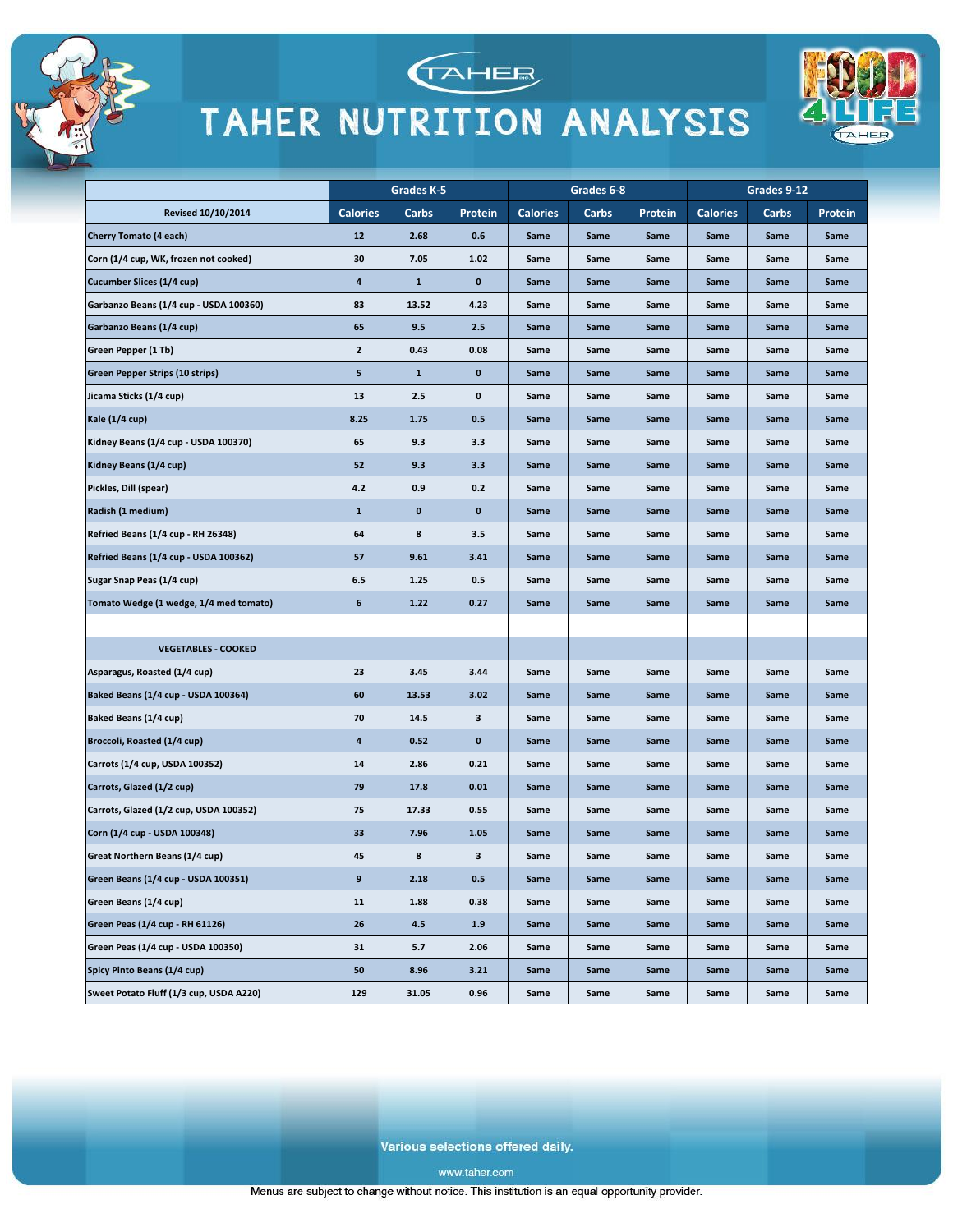





|                                                               |                           | Grades K-5 |             | Grades 6-8                |             |             | Grades 9-12               |           |             |
|---------------------------------------------------------------|---------------------------|------------|-------------|---------------------------|-------------|-------------|---------------------------|-----------|-------------|
| <b>Revised 10/10/2014</b>                                     | <b>Calories</b>           | Carbs      | Protein     | <b>Calories</b>           | Carbs       | Protein     | <b>Calories</b>           | Carbs     | Protein     |
|                                                               |                           |            |             |                           |             |             |                           |           |             |
| <b>FRUIT: FRESH &amp; CANNED</b>                              |                           |            |             |                           |             |             |                           |           |             |
| Per 1/4 cup unless otherwise noted                            | <b>Calories</b><br>(kcal) | Carbs (g)  | Protein (g) | <b>Calories</b><br>(kcal) | Carbs $(g)$ | Protein (g) | <b>Calories</b><br>(kcal) | Carbs (g) | Protein (g) |
| Apple Slices (canned unsweetened - USDA 100206)               | 18                        | 4.5        | 0           | Same                      | Same        | Same        | Same                      | Same      | Same        |
| Apples,(fresh, red delicious, with skin (small 158g)          | 93                        | 22.21      | 0.43        | Same                      | Same        | Same        | Same                      | Same      | Same        |
| Applesauce, Sweetened (RH 10738)                              | 45                        | 11.5       | 0           | Same                      | Same        | Same        | Same                      | Same      | Same        |
| Applesauce, Unsweetened (USDA 100208)                         | 26                        | 6.89       | 0.1         | Same                      | Same        | Same        | Same                      | Same      | Same        |
| Bananas, raw (6-67/8in. Long)                                 | 72                        | 18.5       | 0.88        | Same                      | Same        | Same        | Same                      | Same      | Same        |
| Blueberries (frozen - USDA 100244)                            | 20                        | 4.75       | 0.16        | Same                      | Same        | Same        | Same                      | Same      | Same        |
| Cinnamon Apples (Side 008 - 1/2 cup)                          | 67                        | 16.5       | 0.01        | Same                      | Same        | Same        | Same                      | Same      | Same        |
| Grapes,(red or green)                                         | 26                        | 6.83       | 0.27        | Same                      | Same        | Same        | Same                      | Same      | Same        |
| Kiwi (1/4 cup)                                                | 27                        | 6.47       | 0.5         | Same                      | Same        | Same        | Same                      | Same      | Same        |
| Mandarin Oranges (RH 10868, 1/2 cup)                          | 70                        | 17         | 1           | Same                      | Same        | Same        | Same                      | Same      | Same        |
| Melons, cantaloupe, (fresh cubed)                             | 14                        | 3.26       | 0.34        | Same                      | Same        | Same        | Same                      | Same      | Same        |
| Melons, honeydew, (Fresh cubed)                               | 15                        | 3.86       | 0.23        | Same                      | Same        | Same        | Same                      | Same      | Same        |
| Mixed Fruit (canned in lite syrup - RH 10668)                 | 30                        | 9          | 0.5         | Same                      | Same        | Same        | Same                      | Same      | Same        |
| Mixed Fruit (canned in lite syrup - USDA 100212)              | 34                        | 8.94       | 0.26        | Same                      | Same        | Same        | Same                      | Same      | Same        |
| Oranges, (fresh, all commercial varieties small 2 3/8<br>dia) | 45                        | 11.28      | 0.9         | Same                      | Same        | Same        | Same                      | Same      | Same        |
| Oranges,(fresh, all commercial varieties 1/4 cup<br>sections) | 21                        | 5.29       | 0.42        | Same                      | Same        | Same        | Same                      | Same      | Same        |
| Peaches, Diced (canned in lite syrup - USDA 100220)           | 26.5                      | 6.7        | 0.25        | Same                      | Same        | Same        | Same                      | Same      | Same        |
| Peaches, Fresh (small 2 1/2 " dia)                            | 51                        | 12.4       | 1.18        | Same                      | Same        | Same        | Same                      | Same      | Same        |
| Peaches, Sliced (canned in Juice - RH 10704)                  | 25                        | 6          | 0           | Same                      | Same        | Same        | Same                      | Same      | Same        |
| Peaches, Sliced (canned in lite syrup - USDA 100219)          | 26.5                      | 6.7        | 0.25        | Same                      | Same        | Same        | Same                      | Same      | Same        |
| Pears, Diced (canned in lite syrup - USDA 100225)             | 29                        | 7.55       | 0.19        | Same                      | Same        | Same        | Same                      | Same      | Same        |
| Pears, Fresh (small 148g)                                     | 84                        | 22.54      | 0.53        | Same                      | Same        | Same        | Same                      | Same      | Same        |
| Pears, Sliced (canned in juice - RH 10716)                    | 30                        | 7          | 0.5         | Same                      | Same        | Same        | Same                      | Same      | Same        |
| Pears, Sliced (canned in lite syrup - USDA 100239)            | 29                        | 7.56       | 0.19        | Same                      | Same        | Same        | Same                      | Same      | Same        |
| Pineapple, Fresh (3.5"x3/4 thick slice)                       | 42                        | 11         | 0.5         | Same                      | Same        | Same        | Same                      | Same      | Same        |
| <b>Pineapple Tidbits</b>                                      | 35                        | 8.5        | 0.5         | Same                      | Same        | Same        | Same                      | Same      | Same        |
| <b>Strawberries, (fresh)</b>                                  | 13                        | 3.19       | 0.28        | Same                      | Same        | Same        | Same                      | Same      | Same        |
| Strawberries,(frozen, sweetened, sliced)                      | 61                        | 16.28      | 0.34        | Same                      | Same        | Same        | Same                      | Same      | Same        |
| Strawberries (USDA sliced, sweet, frozen)                     | 61                        | 16.52      | 0.34        | Same                      | Same        | Same        | Same                      | Same      | Same        |
| Strawberries (USDA whole, frozen)                             | 19                        | 5.04       | 0.24        | Same                      | Same        | Same        | Same                      | Same      | Same        |
| Watermelon, (Fresh diced)                                     | 11.5                      | 2.75       | 0.25        | Same                      | Same        | Same        | Same                      | Same      | Same        |

Various selections offered daily.